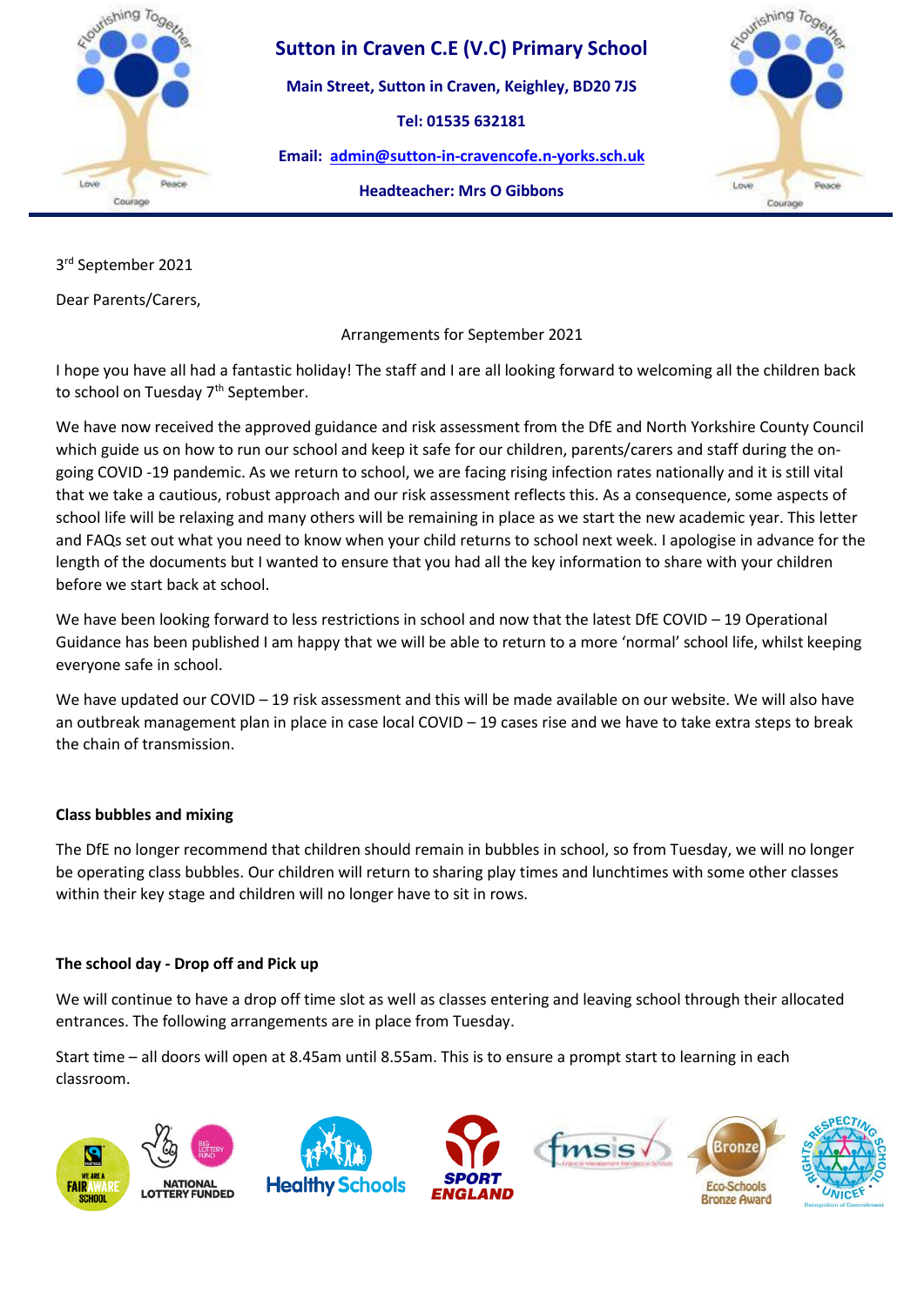

**Main Street, Sutton in Craven, Keighley, BD20 7JS**

**Tel: 01535 632181** 

**Email: [admin@sutton-in-cravencofe.n-yorks.sch.uk](mailto:admin@sutton-in-cravencofe.n-yorks.sch.uk)**



**Headteacher: Mrs O Gibbons**

Arrival after 8.55am – please come through the school office, as class doors will be closed promptly.

Arrival after 9.00am – please come through the school office, registers close at 9.00am and your child/ren will be marked late.

Please adhere to our visitor procedure when entering the office. This will be on the front door of school.

If you have any difficulties in the morning and know you will be late, please do not hesitate to contact the school office via telephone or email.

| <b>Start time</b>     | <b>Class</b>         | <b>Entrance</b>                                        |
|-----------------------|----------------------|--------------------------------------------------------|
|                       |                      |                                                        |
| $8.45$ am – $8.55$ am | <b>Blossom Class</b> | Gatering Lane side entrance                            |
| $8.45$ am - $8.55$ am | <b>Willow Class</b>  | Gatering Lane front of school,<br>double gate entrance |
| $8.45$ am – $8.55$ am | <b>Birch Class</b>   | Front of school, double gate<br>entrance               |
| $8.45$ am - $8.55$ am | Oak Class            | Front of school, single gate<br>entrance               |

We still need to restrict the number of visitors to the office at all times throughout the day, so please phone or email where possible.

### **Face coverings and social distance**

The DfE no longer advise staff or visitors should wear face coverings in the classroom or communal areas in school. However, all members of our school community may still wear them if they so wish.

We would still like to ask parents/carers to behave responsibly on site to ensure that we keep our school community as safe as possible. You will see in our FAQ's that we are following government guidance as we implement step 4. It is no longer a requirement to maintain a social distance or wear face covering however, we ask that you are respectful of others and if you feel it appropriate then please feel free to wear a face covering whilst on site and maintain an appropriate social distance.

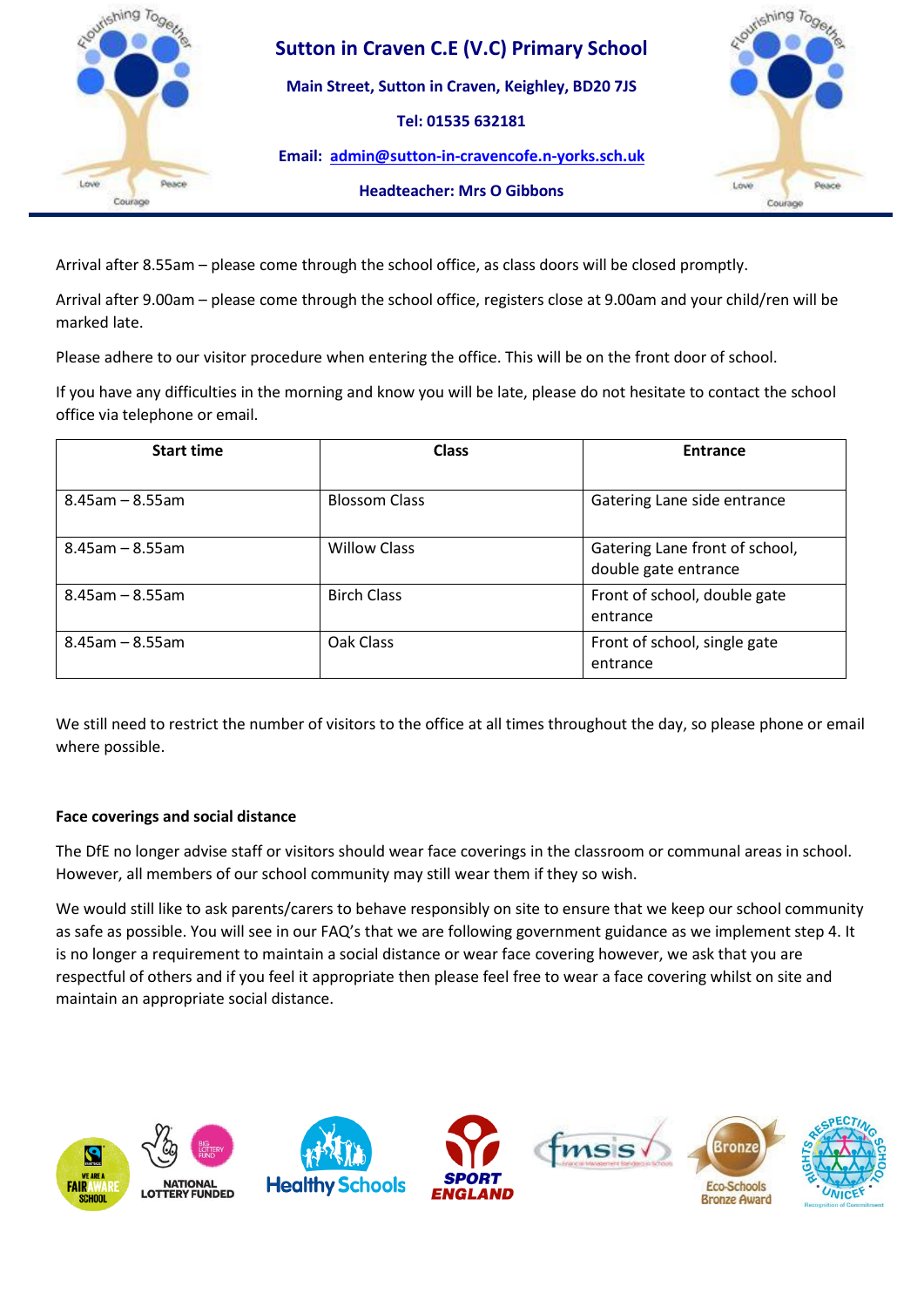

**Main Street, Sutton in Craven, Keighley, BD20 7JS**

**Tel: 01535 632181** 

**Email: [admin@sutton-in-cravencofe.n-yorks.sch.uk](mailto:admin@sutton-in-cravencofe.n-yorks.sch.uk)**



## **Headteacher: Mrs O Gibbons**

### **Cleaning**

We will continue to maintain our rigorous hygiene control measures. Our current handwashing and cleaning procedures will remain the same.

### **What to do if my child is ill**

Please do not bring your child to school if they are ill. Please do not come onto school site if you or your child is ill. All parents/carers who develop coronavirus symptoms will be expected to follow government guidance on self – isolation.

If you or your child develop symptoms of COVID – 19 you should get a confirmatory PCR test. If the PCR test is positive – YOU MUST SELF ISOLATE for 10 days.

If your child is taken ill during the school day, you will be asked to come and collect them immediately.

#### **Bobbins**

Bobbins will continue to run as normal.

Breakfast club – 7.45am to 8.45am

After School Club – 3.20pm to 5.30pm

Please see attached our FAQ's, these hopefully will answer any other questions you may have. If you do however have any questions, please do not hesitate to email the school office. Please note we have a training day on Monday 6 th and will respond as soon as we can.

I am really looking forward to seeing all our children, parents/carers and staff back in school as we begin a new year, with new challenges, new adventures and a new opportunities to flourish together. Enjoy the weekend and we will see you all on Tuesday.

With very best wishes,

*Orla Gibbons*